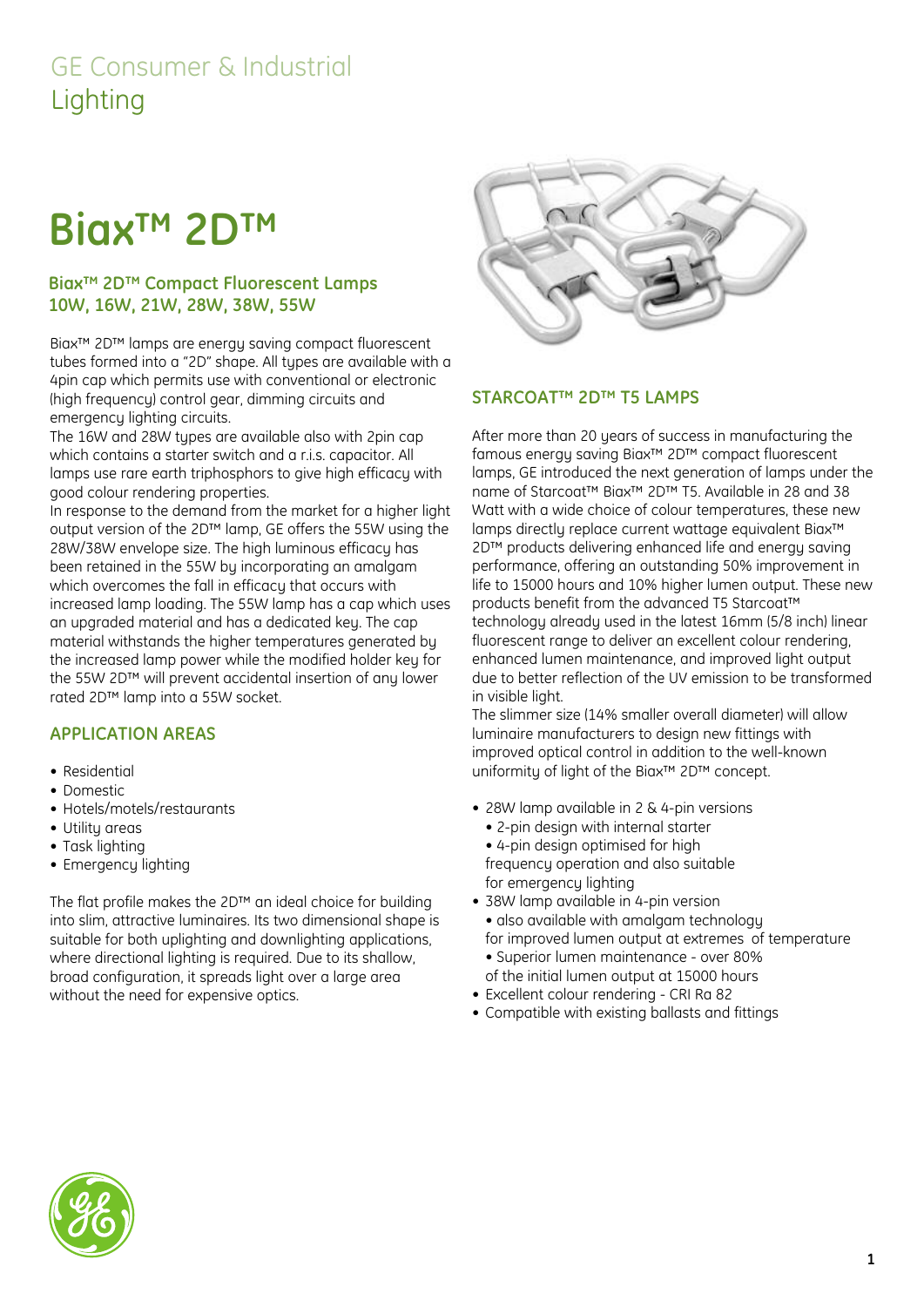| <b>Ordering information</b> |       |          |                     |         |            |                  |  |
|-----------------------------|-------|----------|---------------------|---------|------------|------------------|--|
| <b>Description</b>          |       |          | <b>Product code</b> | Wattage | <b>CCT</b> | Colour           |  |
|                             |       | OEM pack | <b>Blister pack</b> |         |            |                  |  |
| F102D/827/4P                | 4 pin | 32414    | 29433               | 10      | 2700K      | Extra Warm White |  |
| F102D/835/4P                | 4 pin |          | 28366               | 10      | 3500K      | White            |  |
| F162D/827/2P                | 2 pin | 36885    | 32416               | 16      | 2700K      | Extra Warm White |  |
| F162D/835/2P                | 2 pin | 37458    | 32419               | 16      | 3500K      | White            |  |
| F162D/860/2P                | 2 pin |          | 32454               | 16      | 6000K      | Daylight         |  |
| F162D/827/4P                | 4 pin | 37457    | 32422               | 16      | 2700K      | Extra Warm White |  |
| F162D/830/4P                | 4 pin | 92480    | expected in Q2 05   | 16      | 3000K      | Warm White       |  |
| F162D/835/4P                | 4 pin | 37459    | 32425               | 16      | 3500K      | White            |  |
| F212D/827/4P                | 4 pin | 37464    | 32430               | 21      | 2700K      | Extra Warm White |  |
| F212D/835/4P                | 4 pin | 37467    | 32431               | 21      | 3500K      | White            |  |
| F212D/860/4P                | 4 pin |          | 32453               | 21      | 6000K      | Daylight         |  |
| F282DT5/827/2P              | 2 pin | 10511    | 10546               | 28      | 2700K      | Extra Warm White |  |
| F282DT5/835/2P              | 2 pin | 10532    |                     | 28      | 3500K      | White            |  |
| F282DT5/827/4P              | 4 pin | 10529    | 10547               | 28      | 2700K      | Extra Warm White |  |
| F282DT5/830/4P              | 4 pin | 21526    | expected in Q2 05   | 28      | 3000K      | Warm White       |  |
| F282DT5/835/4P              | 4 pin | 10534    | 10567               | 28      | 3500K      | White            |  |
| F282DT5/840/4P              | 4 pin | 23055    | 10548               | 28      | 4000K      | Cool White       |  |
| F382DT5/827/4P              | 4 pin | 10538    | 10550               | 38      | 2700K      | Extra Warm White |  |
| F382DT5/830/4P              | 4 pin | 21556    | expected in Q2 05   | 38      | 3000K      | Warm White       |  |
| F382DT5/835/4P              | 4 pin | 10544    | 10566               | 38      | 3500K      | White            |  |
| F382DT5/835/A/4P            | 4 pin | 10543    |                     | 38      | 3500K      | White            |  |
| F552D/827/A/4P              | 4 pin | 37525    | 37523               | 55      | 2700K      | Extra Warm White |  |
| F552D/830/A/4P              | 4 pin | 10764    | expected in Q2 05   | 55      | 3000K      | Warm White       |  |
| F552D/835/A/4P              | 4 pin | 37529    | 37528               | 55      | 3500K      | White            |  |
| F552D/840/A/4P              | 4 pin | 12382    |                     | 55      | 4000K      | Cool White       |  |
| F552D/860/A/4P              | 4 pin | 92430    |                     | 55      | 6000K      | Daylight         |  |

Colour coordinates

| CCT(K) | x     |       | CRI |
|--------|-------|-------|-----|
| 2700   | 0.463 | 0.420 | 82  |
| 3000   | 0.440 | 0.402 | 82  |
| 3500   | 0.415 | 0.402 | 82  |
| 4000   | 0.380 | 0.377 | 82  |
| 6000   | 0.316 | 0.336 | 82  |











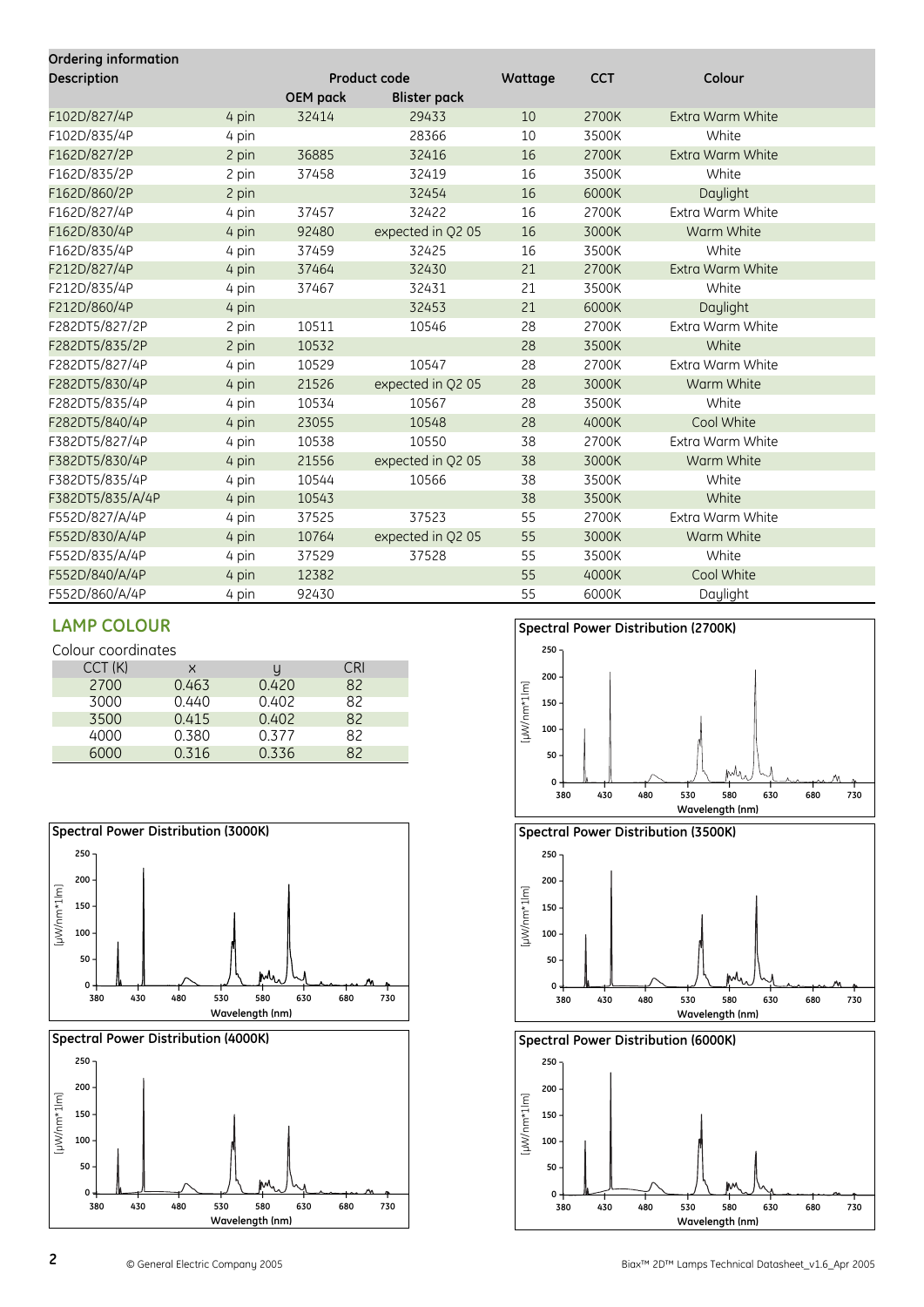#### **LAMP DIMENSION**



#### **DIMENSIONS (mm)**

|          | Α    | В   |      | D    | Fig.no |
|----------|------|-----|------|------|--------|
| 10W      | 92   | 94  | 33   | 12.5 |        |
| 16W. 21W | 138  | 141 | 27.2 | 13   |        |
| 28W, 38W | 202  | 204 | 28.6 | 16   |        |
| 55W      | 202. | 206 | 28.6 | 18.5 |        |

#### **CAPS**







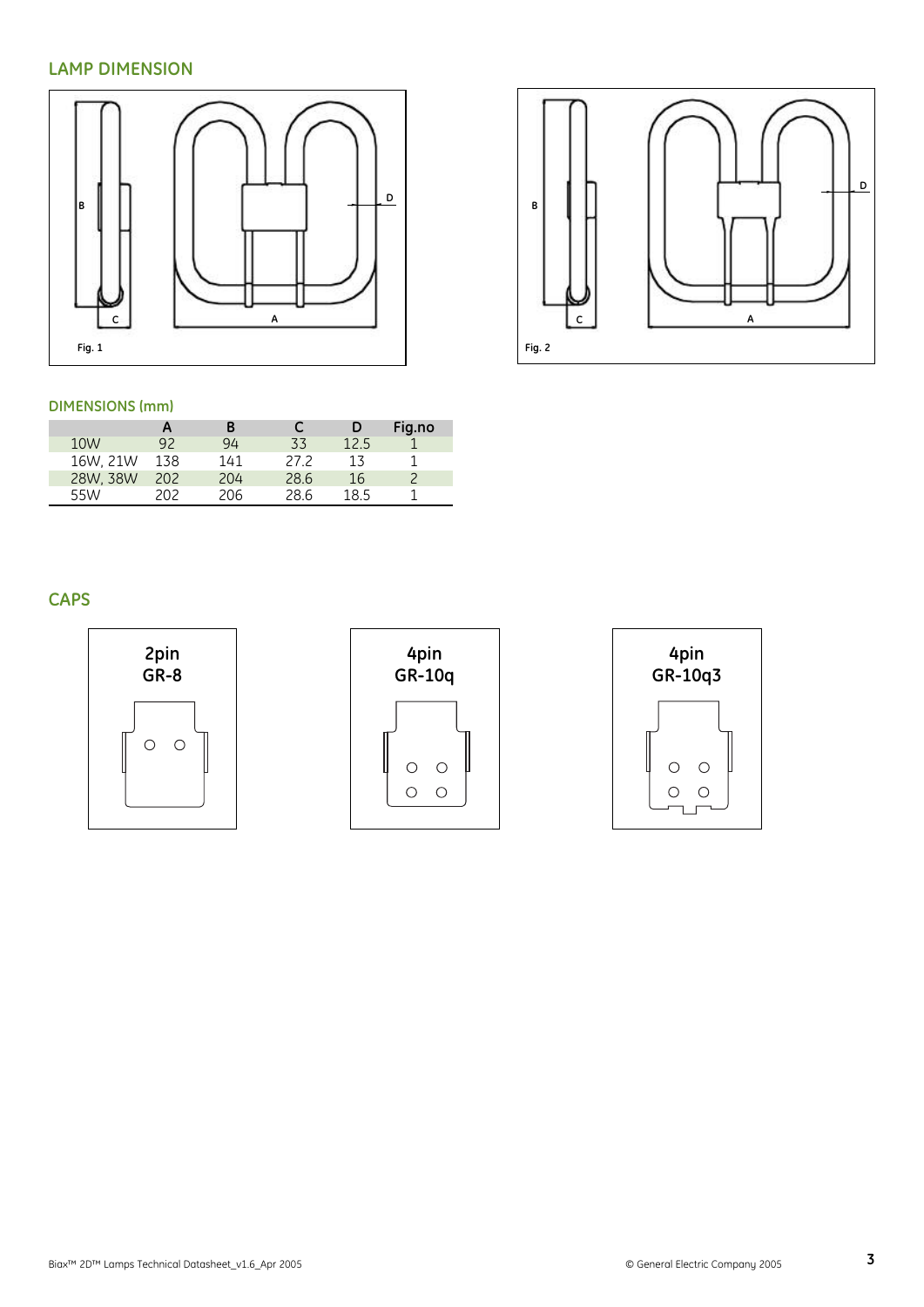| <b>General information</b>             | Unit                      | 10W 4pin   | 16W 2pin                 | 16W 4pin   | 21W 4pin        |
|----------------------------------------|---------------------------|------------|--------------------------|------------|-----------------|
| Nominal wattage                        | W                         | 10         | 16                       | 16         | 21              |
| Cap                                    |                           | GR-10q     | GR-8                     | GR-10q     | GR-10q          |
| <b>Burning position</b>                |                           |            | see page 11              |            |                 |
|                                        |                           |            |                          |            |                 |
| Lifetime performance                   | Unit                      | 10W 4pin   | 16W 2pin                 | 16W 4pin   | 21W 4pin        |
| Rated median life                      | h                         | 10000      | 15000                    | 15000      | 15000           |
| Average survival rate                  |                           |            |                          |            |                 |
| @ 5000 h                               |                           | 99%        | 99%                      | 99%        | 99%             |
| @ 10000 h                              |                           | 51%        | 79%                      | 79%        | 83%             |
| @ 15000 h                              |                           |            | 51%                      | 51%        | 51%             |
| Average lumen maintenance              |                           |            |                          |            |                 |
| @ 5000 h                               |                           | 80%        | 85%                      | 85%        | 82%             |
| @ 10000 h                              |                           | 70%        | 75%                      | 75%        | 72%             |
| @ 15000 h                              |                           |            | 70%                      | 70%        | 68%             |
|                                        |                           |            |                          |            |                 |
| Photometric data                       | Unit                      | 10W 4pin   | 16W 2pin                 | 16W 4pin   | 21W 4pin        |
| Initial luminous flux                  | Lm                        | 650        | 1050                     | 1050       | 1350            |
| Colour rendering index                 | $\mathsf{R}_{\mathsf{a}}$ | 82         | 82                       | 82         | 82              |
| <b>UV PET</b>                          | h                         | >2000      | >2000                    | >2000      | >2000           |
| Run up time                            | S                         | 20         | 20                       | 20         | 20              |
|                                        |                           |            |                          |            |                 |
| Operation with electromagnetic ballast | Unit                      | 10W 4pin   | 16W 2pin                 | 16W 4pin   | 21W 4pin        |
| Lamp wattage                           | W                         | 10         | 16                       | 28         | 28              |
| Lamp current                           | mA                        | 180        | 195                      | 195        | 260             |
| Lamp voltage                           | $\vee$                    | 72         | 103                      | 103        | 102             |
| Luminous efficacy                      | Lm/W                      | 65         | 65                       | 65         | 64              |
| Recommended starter                    |                           | GE 155/500 | $\overline{\phantom{a}}$ | GE 155/500 | GE 155/500      |
|                                        |                           |            |                          |            |                 |
| Operation with electronic ballast      | Unit                      | 10W 4pin   | 16W 2pin                 | 16W 4pin   | <b>21W 4pin</b> |
| Lamp wattage                           | W                         | 9.5        | $\overline{\phantom{a}}$ | 15         | 19              |
| Lamp current                           | mA                        | 160        |                          | 165        | 220             |
| Lamp voltage                           | $\vee$                    | 60         | $\overline{\phantom{a}}$ | 92         | 85              |
| Luminous efficacy                      | Lm/W                      | 68         | $\overline{\phantom{0}}$ | 70         | 71              |
| Max. current in any lead to cathodes   | mA                        | 210        | $\overline{\phantom{a}}$ | 195        | 260             |
| Operating current range                | mA                        | 120185     |                          | 110195     | 145260          |
| Dimming                                |                           |            | $\overline{\phantom{a}}$ |            |                 |
| $I_{\mathsf{D}}$                       | mA                        | 15120      | $\overline{\phantom{0}}$ | 15110      | 20145           |
| $\overline{\mathsf{x}}$                | $\mathsf{A}^z$            | 0.038      | $\overline{\phantom{a}}$ | 0.033      | 0.058           |
| Υ                                      | Α                         | 0.27       | $\overline{\phantom{a}}$ | 0.25       | 0.33            |
| Min. ballast OCV @ -15°C               | $\lor$                    | 550        | $\overline{\phantom{a}}$ | 550        | 550             |
| Cold cathode resistance                | Ohms                      | 10.8       | $\overline{\phantom{a}}$ | 13.5       | 6.5             |
| Max. cathode voltage during preheat    | V (rms)                   | $11\,$     | $\overline{\phantom{a}}$ | 11         | 11              |
|                                        |                           |            |                          |            |                 |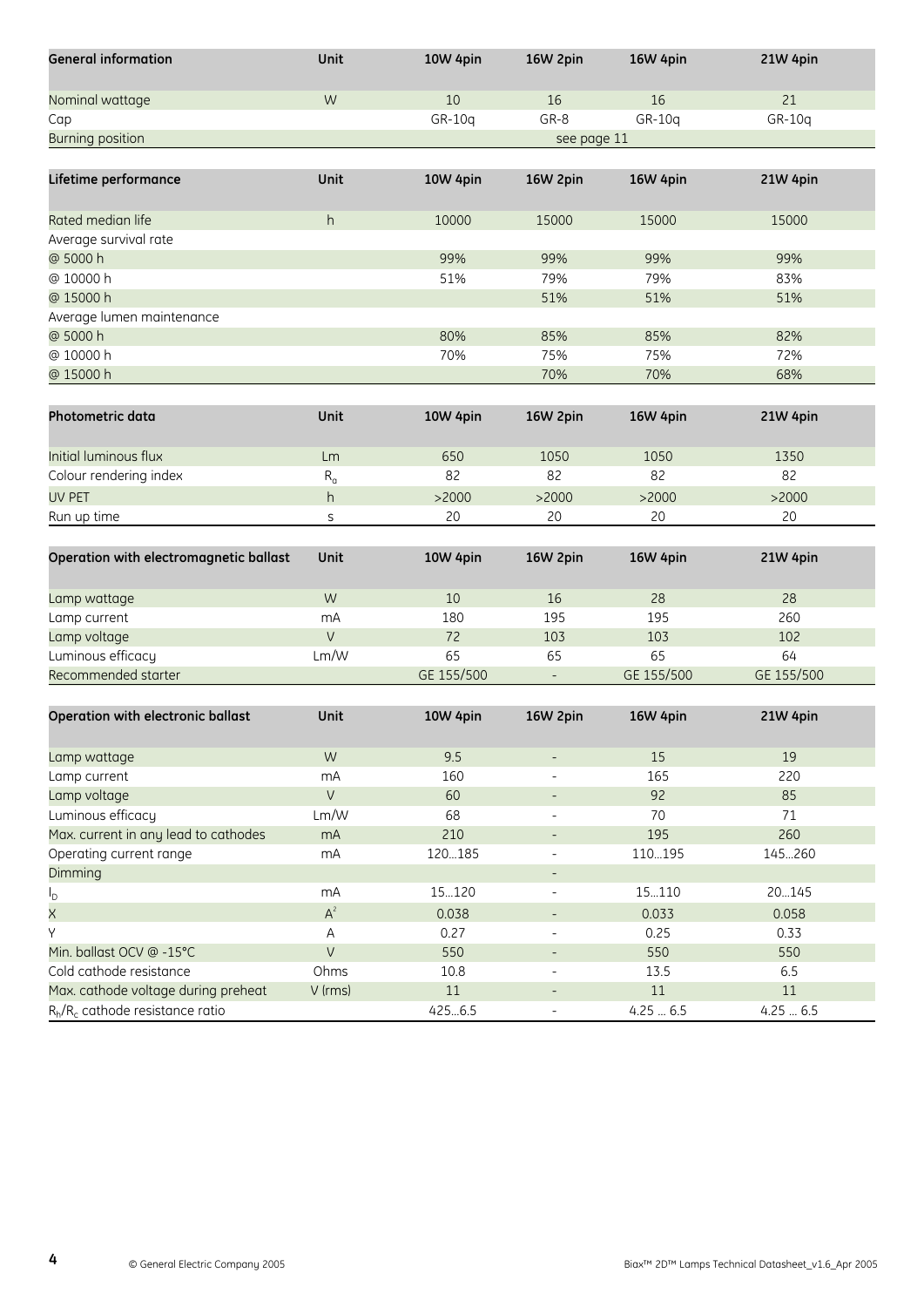| <b>General information</b>                                                        | Unit         | 28W 2pin                                             | <b>28W 4pin</b> | 38W 4pin          | 38W 4pin          | 55W 4pin          |
|-----------------------------------------------------------------------------------|--------------|------------------------------------------------------|-----------------|-------------------|-------------------|-------------------|
|                                                                                   |              |                                                      |                 |                   | Amalgam           | Amalgam           |
| Nominal wattage                                                                   | W            | 28                                                   | 28              | 38                | 38                | 55                |
| Cap                                                                               |              | GR-8                                                 | GR-10q          | GR-10q            | GR-10q            | GRY-10q3          |
| <b>Burning position</b>                                                           |              |                                                      |                 | see page 11       |                   |                   |
|                                                                                   |              |                                                      |                 |                   |                   |                   |
| Lifetime performance                                                              | Unit         | 28W 2pin                                             | <b>28W 4pin</b> | 38W 4pin          | <b>38W 4pin</b>   | 55W 4pin          |
|                                                                                   |              |                                                      |                 |                   | Amalgam           | Amalgam           |
| Rated median life                                                                 | h            | 15000                                                | 15000           | 15000             | 15000             | 10000             |
| Average survival rate                                                             |              |                                                      |                 |                   |                   |                   |
| @ 5000 h                                                                          |              | 99%                                                  | 99%             | 99%               | 99%               | 92%               |
| @ 10000 h                                                                         |              | 92%                                                  | 92%             | 92%               | 92%               | 87%               |
| @ 15000 h                                                                         |              | 51%                                                  | 51%             | 51%               | 51%               |                   |
| Average lumen maintenance                                                         |              |                                                      |                 |                   |                   |                   |
| @ 5000 h                                                                          |              | 85%                                                  | 85%             | 85%               | 85%               | 79%               |
| @ 10000 h                                                                         |              | 84%                                                  | 84%             | 84%               | 84%               | 70%               |
| @ 15000 h                                                                         |              | 83%                                                  | 83%             | 83%               | 83%               |                   |
|                                                                                   |              |                                                      |                 |                   |                   |                   |
| Photometric data                                                                  | Unit         | 28W 2pin                                             | 28W 4pin        | 38W 4pin          | 38W 4pin          | 55W 4pin          |
|                                                                                   |              |                                                      |                 |                   | Amalgam           | Amalgam           |
| Initial luminous flux                                                             | Lm           | 2250                                                 | 2250            | 3000              | 3000              | 3900*             |
| Colour rendering index                                                            | $R_{\alpha}$ | 82                                                   | 82              | 82                | 82                | 82                |
| <b>UV PET</b>                                                                     | h            | >2000                                                | >2000           | >2000             | >2000             | >2000             |
| Run up time                                                                       | S            | 30                                                   | 30              | 40                | 50                | 50                |
| *Optimum light output reached at 35 °C within fittings. Lumen rate at 25 °C: 3200 |              |                                                      |                 |                   |                   |                   |
|                                                                                   |              |                                                      |                 |                   |                   |                   |
|                                                                                   |              |                                                      |                 |                   |                   |                   |
| Operation with electromagnetic ballast                                            | Unit         | 28W 2pin                                             | 28W 4pin        | 38W 4pin          | 38W 4pin          | 55W 4pin          |
|                                                                                   |              |                                                      |                 |                   | Amalgam           | Amalgam           |
| Lamp wattage                                                                      | W            | 28                                                   | 28              | 38.5              | 38.5              | 56                |
| Lamp current                                                                      | mA           | 320                                                  | 320             | 410               | 410               | 740               |
| Lamp voltage                                                                      | V            | 115                                                  | 115             | 117               | 117               | 98                |
| Luminous efficacy                                                                 | Lm/W         | 80.4<br>$\overline{\phantom{a}}$                     | 80.4            | 77.9              | 77.9              | 66                |
| Recommended starter                                                               |              |                                                      | GE 155/400      | GE 155/400        | GE 155/400        | GE 155/500        |
|                                                                                   |              |                                                      |                 |                   |                   |                   |
| Operation with electronic ballast                                                 | Unit         | 28W 2pin                                             | 28W 4pin        | 38W 4pin          | 38W 4pin          | 55W 4pin          |
|                                                                                   |              |                                                      |                 |                   | Amalgam           | Amalgam           |
| Lamp wattage                                                                      | W            | $\overline{\phantom{a}}$                             | 26              | 36                | 36                | 55                |
| Lamp current                                                                      | mA           | -                                                    | 260             | 355               | 355               | 700               |
| Lamp voltage                                                                      | $\vee$       | $\overline{\phantom{a}}$                             | 101             | 101               | 101               | 78                |
| Luminous efficacy                                                                 | Lm/W         | $\overline{\phantom{0}}$                             | 85.9            | 83.3              | 83.3              | 70.9              |
| Max. current in any lead to cathodes                                              | mA           | $\overline{\phantom{a}}$                             | 360             | 500               | 500               | 770               |
| Operating current range                                                           | mA           | $\overline{\phantom{a}}$                             | 220  320        | 300  435          | 300  435          | 500  770          |
| Dimming                                                                           |              | $\overline{\phantom{a}}$                             |                 |                   |                   |                   |
| $I_{\text{D}}$                                                                    | mA           | $\overline{\phantom{a}}$                             | 30  220         | 40  280           | 40  280           | 70560             |
| $\times$                                                                          | $A^2$        | $\overline{\phantom{a}}$                             | 0.14            | 0.37              | 0.37              | 0.43              |
| Υ                                                                                 | Α            | $\overline{\phantom{a}}$                             | 0.52            | 0.83              | 0.83              | 0.91              |
| Min. ballast OCV @ -15°C                                                          | $\vee$       | $\overline{\phantom{a}}$                             | 550             | 550               | 550               | 550               |
| Cold cathode resistance                                                           | Ohms         | $\blacksquare$                                       | 3.65            | 2.05              | 2.05              | 1.6               |
| Max. cathode voltage during preheat<br>$R_h/R_c$ cathode resistance ratio         | V (rms)      | $\overline{\phantom{a}}$<br>$\overline{\phantom{a}}$ | 11<br>4.25 6.5  | $11\,$<br>4.256.5 | $11\,$<br>4.256.5 | $11\,$<br>4.256.5 |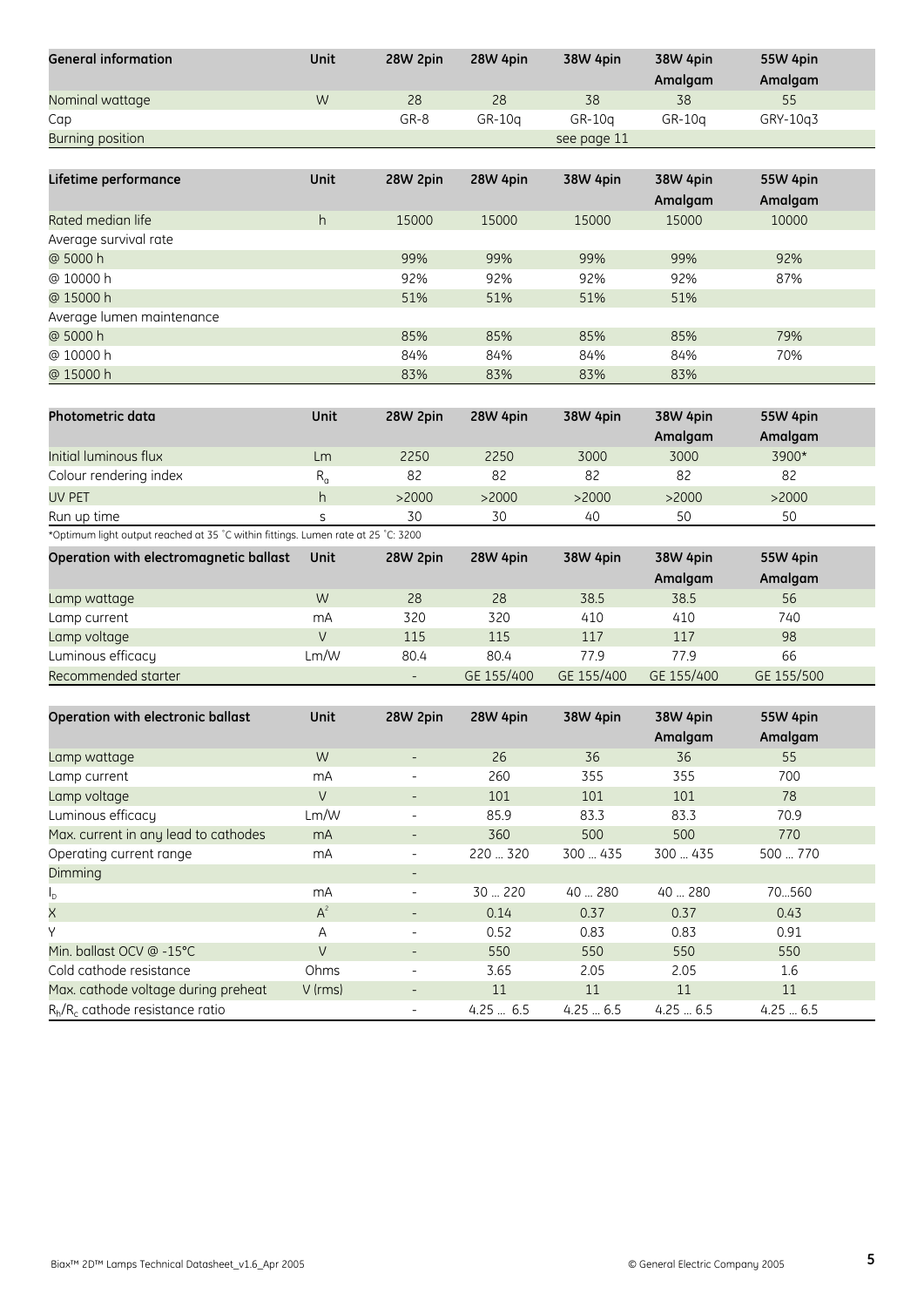#### **LAMP LIFE**

Cathodes of a fluorescent lamp lose their electron-emissivity during life due to the evaporation of emission mixture. When the deterioration reaches a certain level, the cathode breaks. Typical lifetime characteristics are based on GE Lighting's measurements according to the relevant IEC standards. The declared lamp life is the median life, which is when 50% of the lamps from a large sample batch would have failed. Real lifetime figures may depend on actual application. For instance improper cathode preheat, too high operating current, or too low operating current without additional cathode heating reduces the expected life.

After incorporating latest technical improvements the 16W, 21W, 28W and 38W Biax™ 2D™ lamps have a median life of 15,000 hours, 10W and 55W types have a median life of 10,000 hours when tested under the conditions shown below.

Test conditions:

- Photometric sphere
- Horizontal burning position
- Switching cycle: 165 minutes On 15 minutes Off
- 50Hz line frequency operation
- High frequency operation for Biax™ 2D™ 55W
- 25°C ambient temperature

Presented median life of Biax<sup>™</sup> 2D™ lamps is tested on a standard switching cycle of 3 hours (2.75 hours on, 0.25 hours off). The impact on life of alternative switching cucles is shown in the graph "Life versus Frequency of Switching". For very frequent switching applications it is possible to minimise the adverse effect of short on periods with the use of a suitable electronic starter. For lamps with an integral starter switch (2pin), the switch is designed to give approximately 20,000 starts which may be of more relevance than rated lamp life in a frequently switched situation.

To achieve claimed life for high frequency operation a preheated start is recommended.

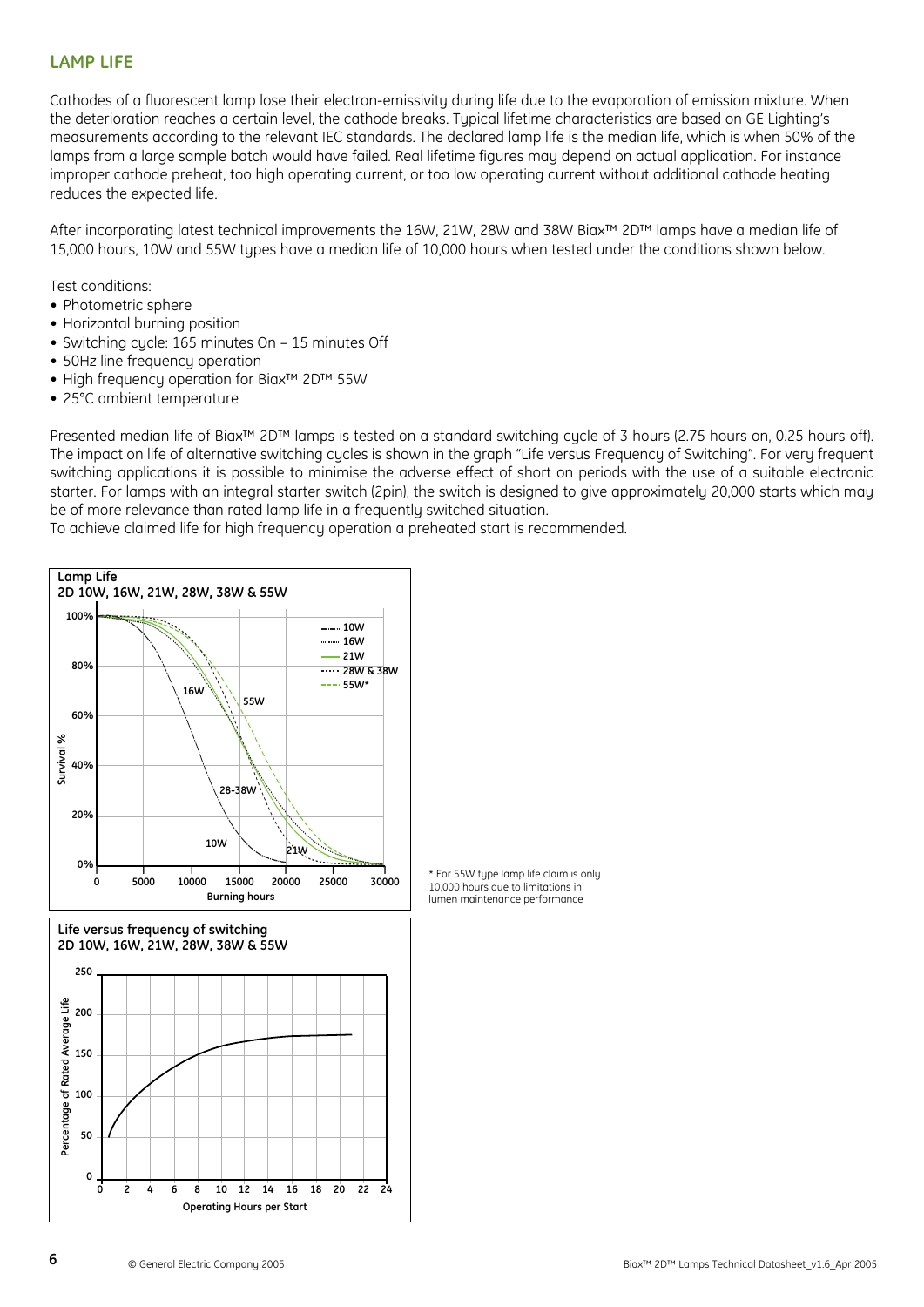#### **LUMEN MAINTENANCE**

The lumen maintenance graph shows how the light output decreases throughout life. The main causes of the light depreciation are the deterioration of phosphor coating and end blackening due to the deposition of evaporated emission mixture on the glass tube. These effects are normal and unavoidable. The lumen maintenance curve given below for Biax™ 2D™ lamps is based on lumen readings under laboratory conditions.

Test conditions:

- Photometric sphere
- Horizontal burning position
- Switching cycle: 165 minutes On 15 minutes Off
- 50Hz line frequency operation
- High frequency operation for Biax™ 2D™ 55W
- 25°C ambient temperature

|                           | 10W 4pin | 16W 2pin<br>16W 4pin | 21W 4pin | 28W 2pin<br>28W 4pin | 55W 4pin<br>Amalgam |
|---------------------------|----------|----------------------|----------|----------------------|---------------------|
|                           |          |                      |          | 38W 4pin             |                     |
| Average lumen maintenance |          |                      |          |                      |                     |
| @ 5000 h                  | 80%      | 85%                  | 82%      | 85%                  | 79%                 |
| @ 10000 h                 | 70%      | 75%                  | 72%      | 84%                  | 70%                 |
| @ 15000 h                 |          | 70%                  | 68%      | 83%                  |                     |

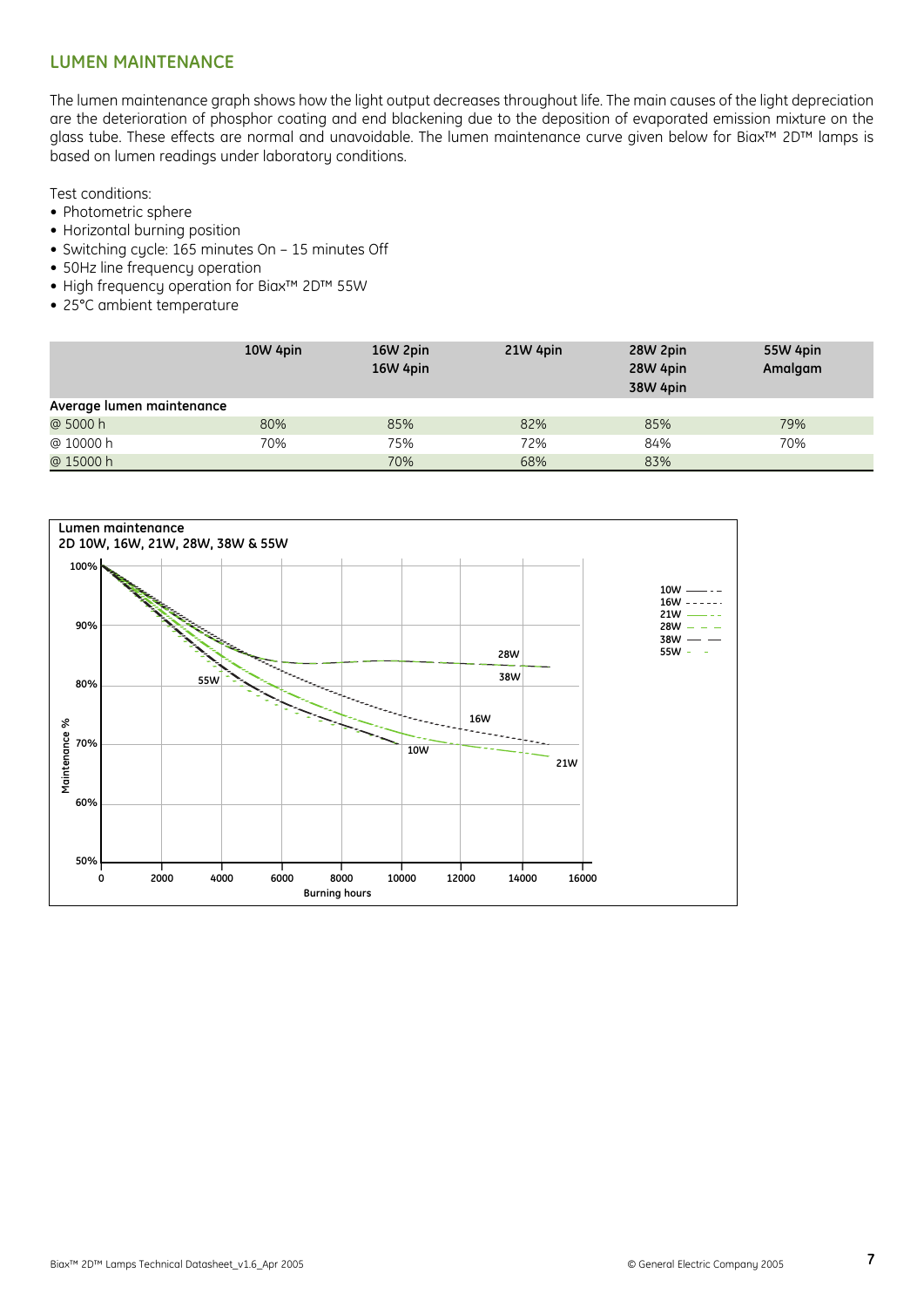#### **LAMP STARTING**

The graph Starting Voltage vs. Ambient Temperature shows electronic ballast open circuit voltage required for starting as a function of ambient air temperature. Data is based on measurements carried out by GE Lighting under controlled test conditions. Actual lamp starting voltage figures depend on the overall characteristics of electronic ballast. Appropriate preheating of cathodes is necessary in order to achieve low starting voltage and long lamp life.

Test conditions:

- horizontal lamp position
- thermal chamber providing ±2°C accuracy
- 2 s current controlled preheat
- sufficient preheat current
- voltage ramp-up until ignition



| Ambient       |                                   |            |     |            |     |     |
|---------------|-----------------------------------|------------|-----|------------|-----|-----|
| temperature   | Starting voltage V <sub>eff</sub> |            |     |            |     |     |
| $[^{\circ}C]$ | 10W                               | <b>16W</b> | 21W | <b>28W</b> | 38W | 55W |
| $-15$         | 550                               | 540        | 550 | 450        | 420 | 440 |
| $10 \,$       | 530                               | 380        | 380 | 395        | 355 | 360 |
| 20            | 375                               | 340        | 340 | 350        | 345 | 325 |

#### **Minimum Staring Temperature**

Lamp starting at low ambient temperatures can be successfully achieved, however light output during initial warm-up will be considerably reduced, but will gradually increase as lamp temperature rises. Use of an electronic starter or electronic ballast is recommended for lower ambient temperature applications. Satisfactory starting at lower ambient temperatures requires a close proximity earth (ground) plate.

Use of an electromagnetic ballast and glow starter is not recommended for applications below -10 °C.

#### **Run-Up Time**

When a fluorescent tube is switched on light output rises during the first few minutes until the optimum temperature is reached, but then falls if the temperature continues to rise.

Amalgam lamp technology provides maximum light output at a higher lamp operating temperature than standard liquid mercury dose technology, but warm-up time is longer. However the slower fall-off in light output at higher ambient/operating temperatures allows greater flexibility in luminaire design.

As a consequence of the "slower" run-up characteristic amalgam lamps are not considered suitable for applications involving severe under-running associated with emergency lighting applications; where very short on-periods are likely or where low ambient temperatures are encountered, unless the fitting is fully enclosed.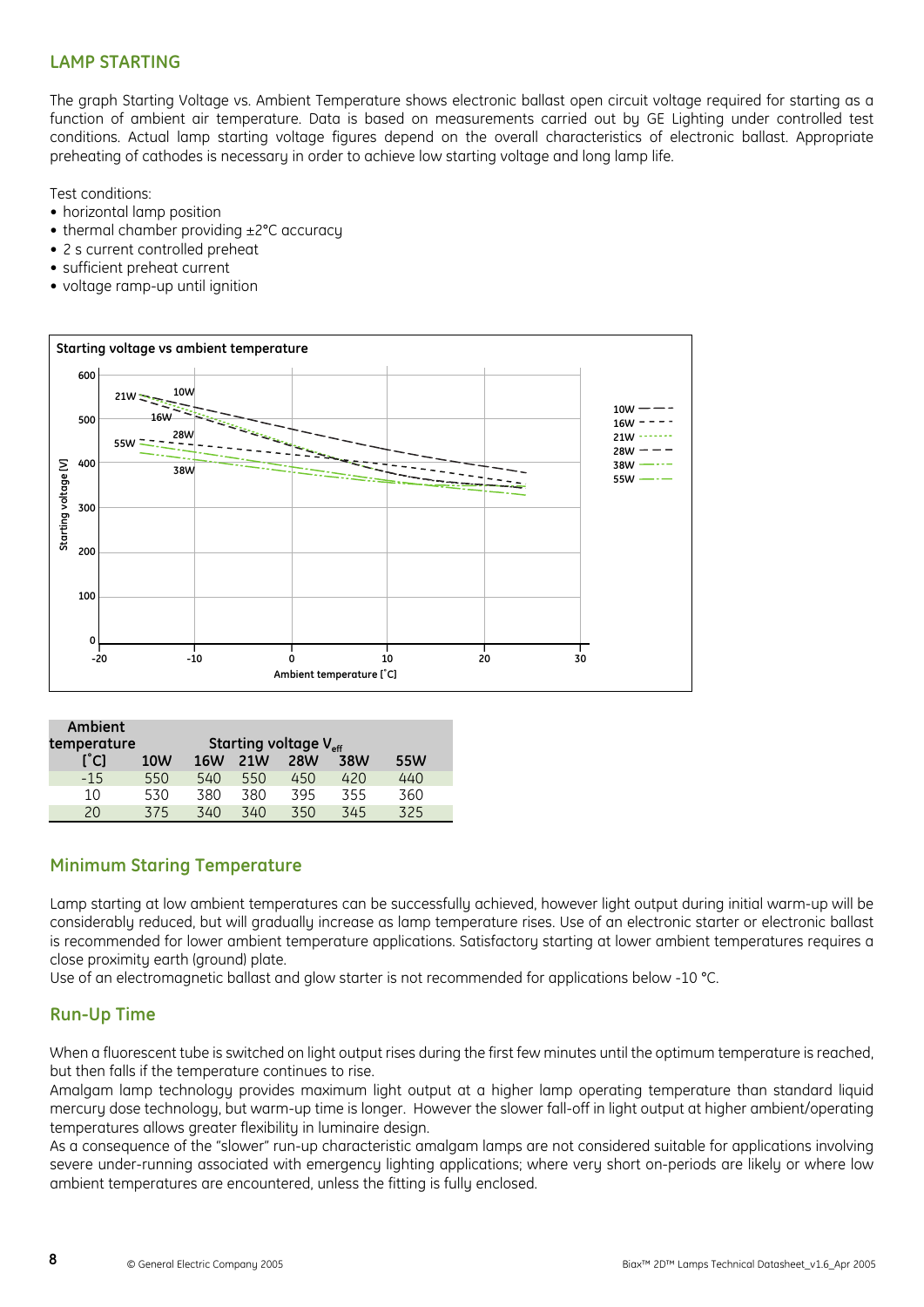#### **PREHEATING REQUIREMENTS**

Suitable preheating of cathodes prior to ignition is essential for long lamp life. The preheating requirement can be given by the following formula:

#### $E = O + P \cdot t$



| $L = U + V \bullet U$<br>This energy is measured on a substitution resistor<br>Q stands for the necessary thermal energy. P represents the<br>power loss due to the heat transmission from the cathode.<br>The longer the preheating, the more the power loss. The two<br>basic preheating modes, the current controlled and the<br>voltage controlled modes, can be derived from the formula. |      |                |           | ල ල<br>time<br>5<br>Reaheat<br>4<br>3<br>0-<br>0 | 0.5  | 1.5<br>Reheat energy [J] | $E_{min}$ 28W<br>$E_{min}$ 38W<br>$E_{min}$ 55W<br>$E_{\text{max}}$ 10W<br>$E_{\text{max}}16W$<br>$E_{\rm max}$ 21W<br>$E_{\text{max}}$ 28W<br>$E_{\text{max}}$ 38W<br>$E_{\text{max}}$ 55W |
|------------------------------------------------------------------------------------------------------------------------------------------------------------------------------------------------------------------------------------------------------------------------------------------------------------------------------------------------------------------------------------------------|------|----------------|-----------|--------------------------------------------------|------|--------------------------|---------------------------------------------------------------------------------------------------------------------------------------------------------------------------------------------|
|                                                                                                                                                                                                                                                                                                                                                                                                |      |                |           |                                                  |      |                          |                                                                                                                                                                                             |
|                                                                                                                                                                                                                                                                                                                                                                                                |      | Minimum energy |           |                                                  |      | Maximum energy           |                                                                                                                                                                                             |
|                                                                                                                                                                                                                                                                                                                                                                                                | ্    | P              | $R_{sub}$ |                                                  | Q    | P                        | $R_{sub}$                                                                                                                                                                                   |
| <b>10W</b>                                                                                                                                                                                                                                                                                                                                                                                     | 0.51 | 0.67           | 34.0      |                                                  | 1.02 | 1.34                     | 45.0                                                                                                                                                                                        |
| 16W                                                                                                                                                                                                                                                                                                                                                                                            | 0.57 | 0.64           | 42.0      |                                                  | 1.14 | 1.28                     | 56.0                                                                                                                                                                                        |
| 21W                                                                                                                                                                                                                                                                                                                                                                                            | 0.40 | 0.58           | 18.0      |                                                  | 0.80 | 1.16                     | 27.0                                                                                                                                                                                        |
| 28W                                                                                                                                                                                                                                                                                                                                                                                            | 0.70 | 1.10           | 11.5      |                                                  | 1.40 | 2.20                     | 17.5                                                                                                                                                                                        |
| 38W                                                                                                                                                                                                                                                                                                                                                                                            | 1.50 | 1.21           | 6.5       |                                                  | 3.00 | 2.42                     | 8.5                                                                                                                                                                                         |
| 55W                                                                                                                                                                                                                                                                                                                                                                                            | 1.60 | 1.10           | 5.0       |                                                  | 3.20 | 2.20                     | 7.0                                                                                                                                                                                         |

#### **INFLUENCE OF AMBIENT TEMPERATURE**

#### **Lamp performance**

The lamp performance parameters, such as luminous output, lamp voltage and power depend on the mercury vapour pressure in the discharge tube. The mercury vapour pressure is a function of the thermal conditions around the lamp. The burning position, air flow, and radiated heat have an effect on these conditions. The curve shows the relative luminous output as function of the ambient temperature in horizontal burning positions. Tests were performed in draught-free air under thermally controlled conditions.

Test conditions:

- thermal chamber with ±2°C accuracy
- draught-free air

#### **Operating Note**

The ambient temperature at which maximum light output of Biax™ 2D™ 55W occurs is 30°C. For optimum performance in a fitting, consideration must be given to the likely temperature rise within the fitting due to the heating effect of the lamp.

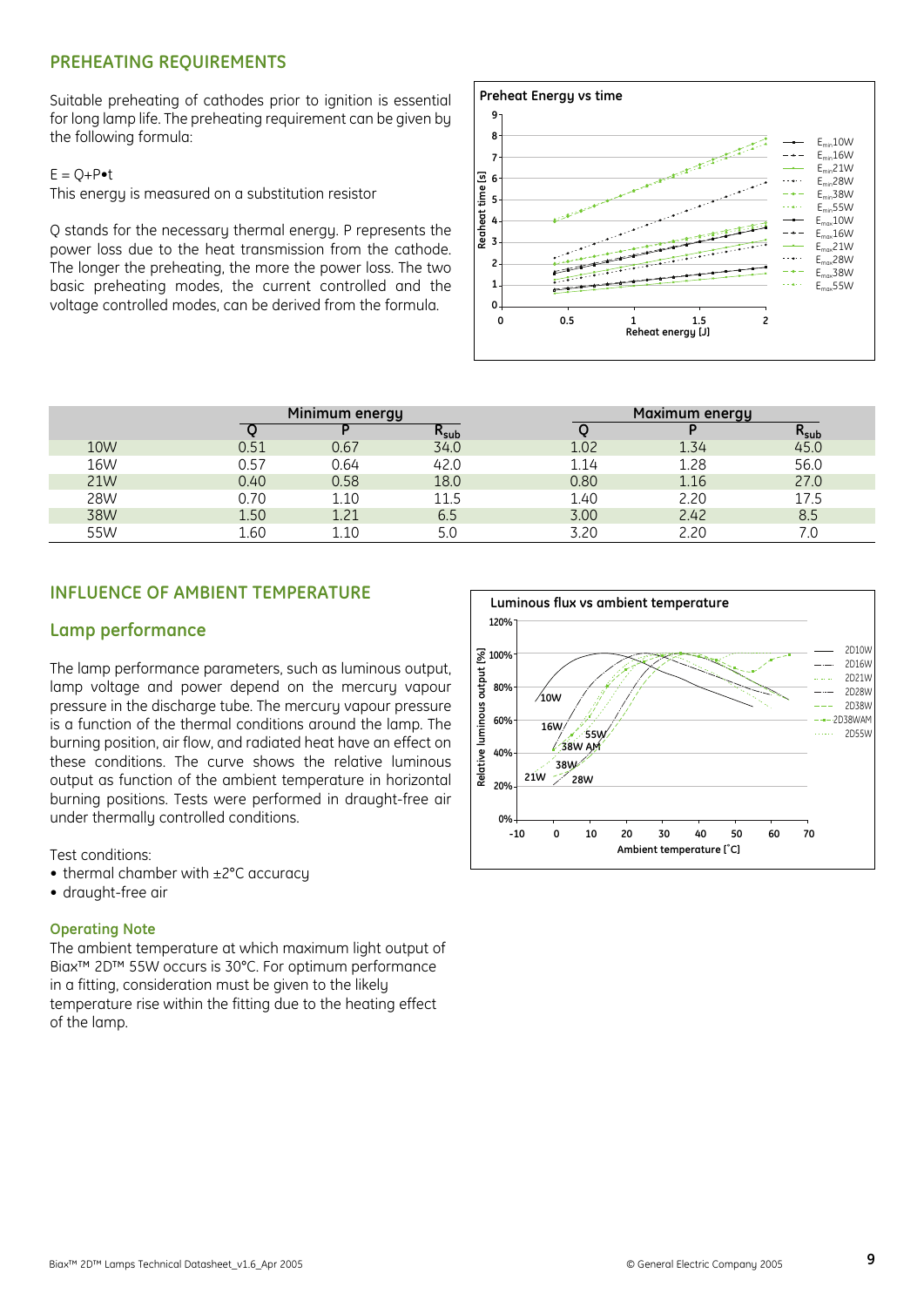#### **LUMINOUS INTENSITY DISTRIBUTION**

The following diagrams show the polar light intensity distribution of the 2D™ 28W lamp.



The following diagrams show the polar light intensity distribution of the 2D™ 38W lamp.





The shape of polar light intensity distribution of the other 2D™ lamps follow the above examples due to the similar lamp shape



#### **ULTRAVIOLET SPECTRAL DISTRIBUTION**

The UV output of 2D™ lamps is minimised by using special glass for the body tube. This glass able to cut totally UV C and almost totally UV B so that specially suitable for any application where Polycarbonate fittings are applied. Since Polycarbonate material has some sensitivity in the UV A range, some discoloration can be seen after a long time period. (15 000-20 000 hours).

**10**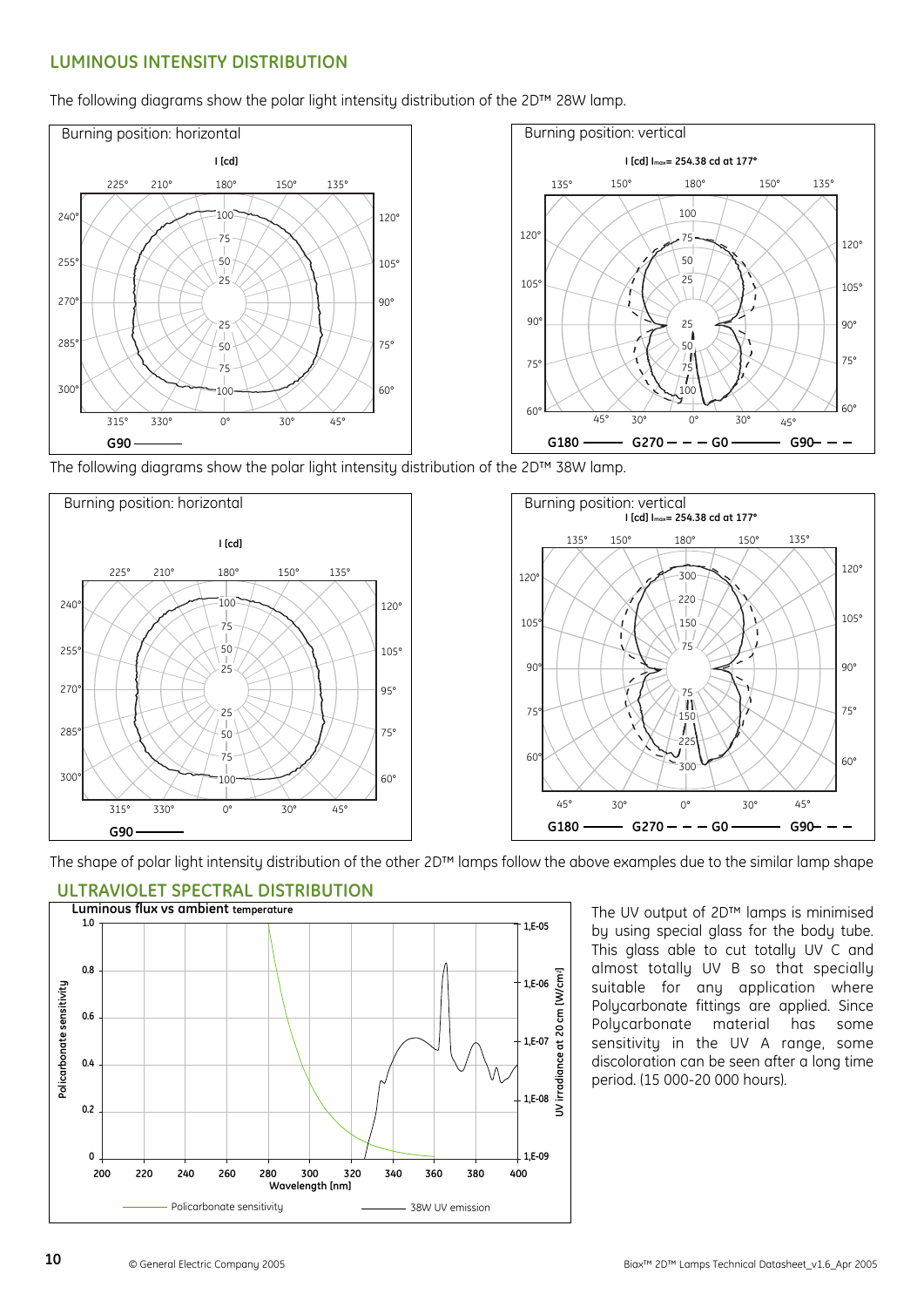#### **OPERATING NOTES**

2 pin Biax™ 2D™ lamps are unsuitable for use in dimming circuits or from an electronic ballast and should not be used for these applications.

The 4pin Biax™ 2D™ lamps can be operated from electronic control gear and dimmed using appropriate control gear.

The Biax™ 2D™ lamps can be operated in any position except where leg "a" is higher than bends b in case of 21W and 38W types. This limitation is necessary to ensure that region Ø of cap is kept as cool as possible.

Do not use a Biax<sup>™</sup> 2D™ lamp to replace any other rating or in luminaires or circuits designed for other ratings of Biax™ 2D™ lamp, as poor lamp performance and short lamp life will result.



### **CIRCUIT DIAGRAMS**







| Watt | Volt | Manufacturer    | Catalogue code |
|------|------|-----------------|----------------|
| 10   | 240  | Helvar          | L13D/DL        |
| 16   | 240  | Helvar          | L16D/DL        |
| 21   | 240  | Helvar          | L21 TL2-100mm  |
| 28   | 230  | Tridonic        | EC20           |
| 28   | 230  | <b>ERC</b>      | MEC86          |
| 28   | 230  | Vossloh-Schwabe | L18, LN 18     |
| 28   | 240  | Vossloh-Schwabe | L20            |
| 28   | 240  | Vossloh Schwabe | LNN65.166      |
| 38   | 240  | Atlas           | 405069545.4P   |
| 38   | 230  | <b>ERC</b>      | MEC86          |
| 38   | 240  | Helvar          | L36TL2 230     |
| 38   | 230  | Helvar          | L36TL2 230     |
| 38   | 230  | Tridonic        | <b>EC40</b>    |
| 38   | 230  | Vossloh-Schwabe | L36            |
| 38   | 240  | Vossloh-Schwabe | L40            |

#### **Control Gear - Dimming**

| Watt | Manufacturer | Catalogue code            |
|------|--------------|---------------------------|
| 10   | Tridonic     | PC 11/13 TCD A111         |
| 16   | Tridonic     | PC 16 A011; DSI 011       |
| 16   | <b>HÜCO</b>  | O9 6592                   |
| 28   | <b>HÜCO</b>  | 09 6976 TC-DEL/TEL 26W    |
| 28   | <b>HÜCO</b>  | 09 7476 TC-DD 28W         |
| 28   | <b>HÜCO</b>  | O9 6506                   |
| 38   | Magnetek Ltd | <b>DBT-136</b>            |
| 38   | Tridonic     | PC1/55 DD ECO             |
| 55   | Tridonic     | PC 2x55 TCL A011; DSI 011 |
| 55   | Philips      | HF-R155PLL                |
| 55   | Philips      | HF-R255PLL                |

#### **Control Gear - High Frequency**

| Watt | Manufacturer          | Catalogue code        |
|------|-----------------------|-----------------------|
| 10   | Tridonic              | PC PRO 9/11 FSD b101  |
| 16   | Tridonic              | PC PRO 11/13 FSQ b101 |
| 21   | Tridonic              | PC PRO 18 FSQb101     |
| 21   | Magnetek Ltd          | CBC-118               |
| 21   | Helvar Ltd            | EL1x18HF              |
| 28   | HÜCO                  | O9 7435 TC-DD28W      |
| 28   | Magnetek Ltd          | Continua 2D 28W       |
| 28   | Magnetek Ltd          | <b>CBC-126 DE</b>     |
| 28   | Atlas                 | GTC126                |
| 28   | <b>Energy Savings</b> | ES-1-CFQ-26-230-Z     |
| 28   | Quantic               | U2D-1-28W             |
| 28   | Arlen                 | PL26R-D               |
| 28   | Arlen                 | PL32R-T               |
| 38   | Magnetek Ltd          | <b>BBT-136</b>        |
| 38   | Hüco                  | 09 6595               |
| 38   | Tridonic              | PC PRO 36 FSD a101    |
| 38   | Tridonic              | PC1x38DD PRO          |
| 55   | Tridonic              | PC1/55                |
| 55   | Tridonic              | PC 2x55TCL A011       |
| 55   | Magnetek Ltd          | <b>CBC-155L</b>       |
| 55   | Magnetek Ltd          | EET-158               |
| 55   | Helvar Ltd            | EL1x55HF2HF           |
| 55   | <b>Helvar Ltd</b>     | EL2x55HF2HF           |
| 55   | Hüco                  | 09 7438 TC-DD 55W     |